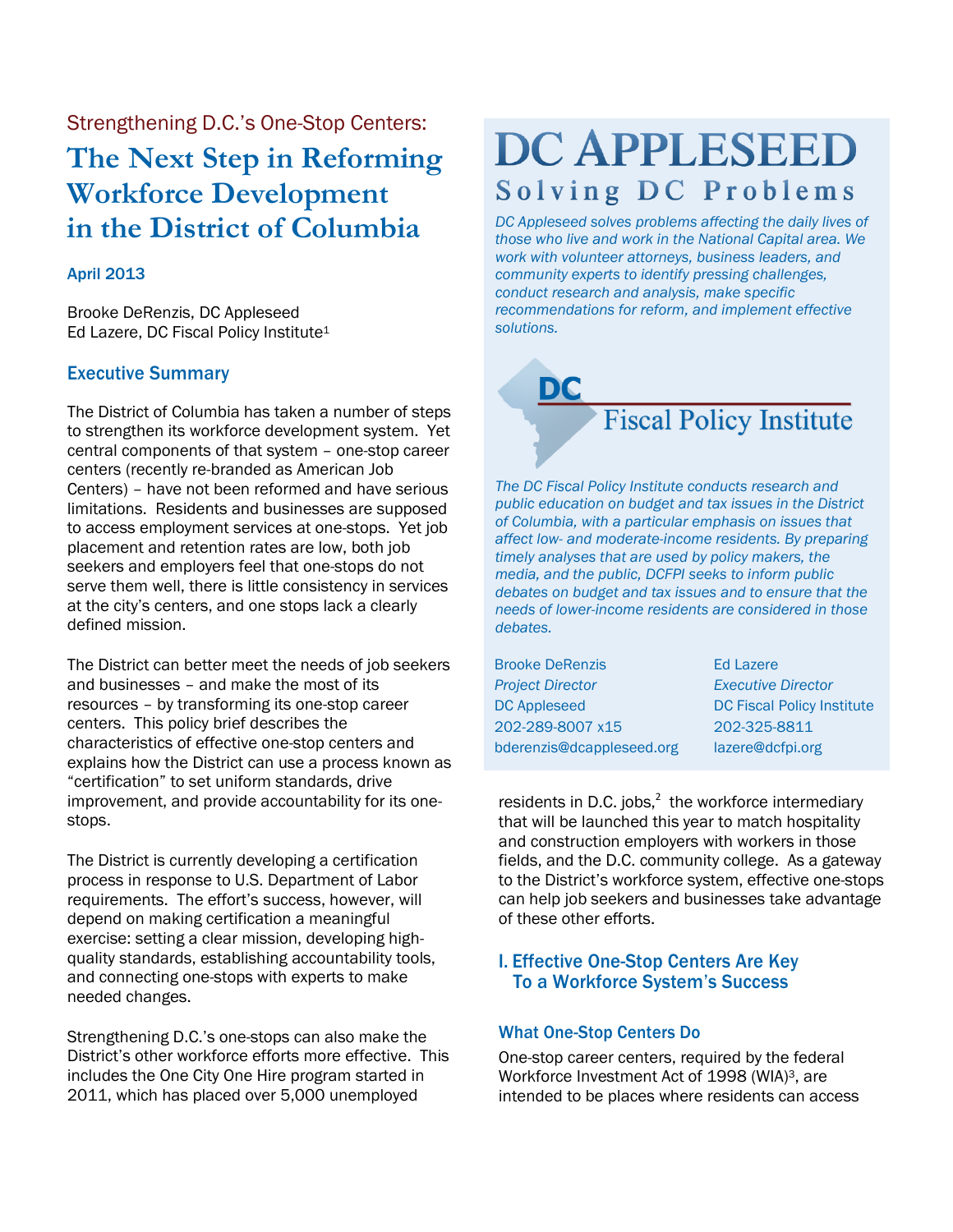job opportunities, training programs, and other services to prepare for work. Businesses can also use one-stops to recruit workers with the skills they are looking for.

One-stops are required to offer three levels of job assistance – "core," "intensive," and "training" services. <sup>4</sup> (See Table 1 for a description of these services).

## Table 1

## WIA Services for Job seekers

### Core Services (Provided at One-Stop)



- Determination of eligibility for WIA-funded and other employment services
- Initial assessment of skill levels, ability, and supportive service needs
- Job search and placement assistance
- Information on labor market, education and training providers, and social services

# Intensive Services

(Provided at One-Stop or by partner)



- Comprehensive and specialized assessment of skills level and service needs
- Development of an individual employment plan
- Group counseling, individual counseling, and career planning
- Case management
- Short-term pre-vocational or work readiness services

# Training Services

(Provided by outside organizations)



- Occupational skills training
- Entrepreneurial training
- On-the-job training
- Job readiness training
- Skills upgrading and retraining
- Adult education and literacy activities combined skills training

People can use core services on their own (for example, by conducting their own computer job searches at one-stop centers), or with the assistance of one-stop staff.

The federal law also requires each local area to have at least one center that in addition to WIA services, offers unemployment insurance services, labor market information, and programs administered by partner agencies. <sup>5</sup> The majority of job seekers who use WIA services at D.C.'s one-stop career centers receive self-directed core services only, while a smaller number receive staff-assisted core, intensive and training services.

One-stop centers are also intended to help *employers* recruit qualified workers for job openings, arrange job fairs, and meet special staffing needs.<sup>6</sup> The centers' ability to coordinate with employers, other service providers, and training organizations is crucial. By matching qualified job seekers with employers seeking skilled workers, one-stop centers mutually benefit both. Under the law, a range of organizations can operate one-stop career centers, including local government agencies, colleges and universities, community-based or nonprofit organizations, and private entities.<sup>7</sup>

The local workforce board has the authority to choose and certify one-stop operators and conduct oversight of the system. <sup>8</sup> The law requires local workforce boards to certify one-stop centers, but the District has not done so. The District's state and local workforce board, the Workforce Investment Council (WIC), is now leading an effort to develop a certification process in partnership with the Department of Employment Services (DOES), which currently operates all of D.C.'s one-stop centers.

# Characteristics of Effective One-Stop Career **Centers**

Many local jurisdictions have gone beyond the letter of the law by creating one-stop career centers that excel at connecting job seekers and employers. Effective one-stops9:

 Have a Clear Mission and Organizational Plan: They set performance goals and have detailed plans to achieve those goals. They understand that they operate within a larger workforce system,

2 | Strengthening D.C.'s One-Stop Centers: **The Next Step In Reforming Workforce Development In The District Of Columbia**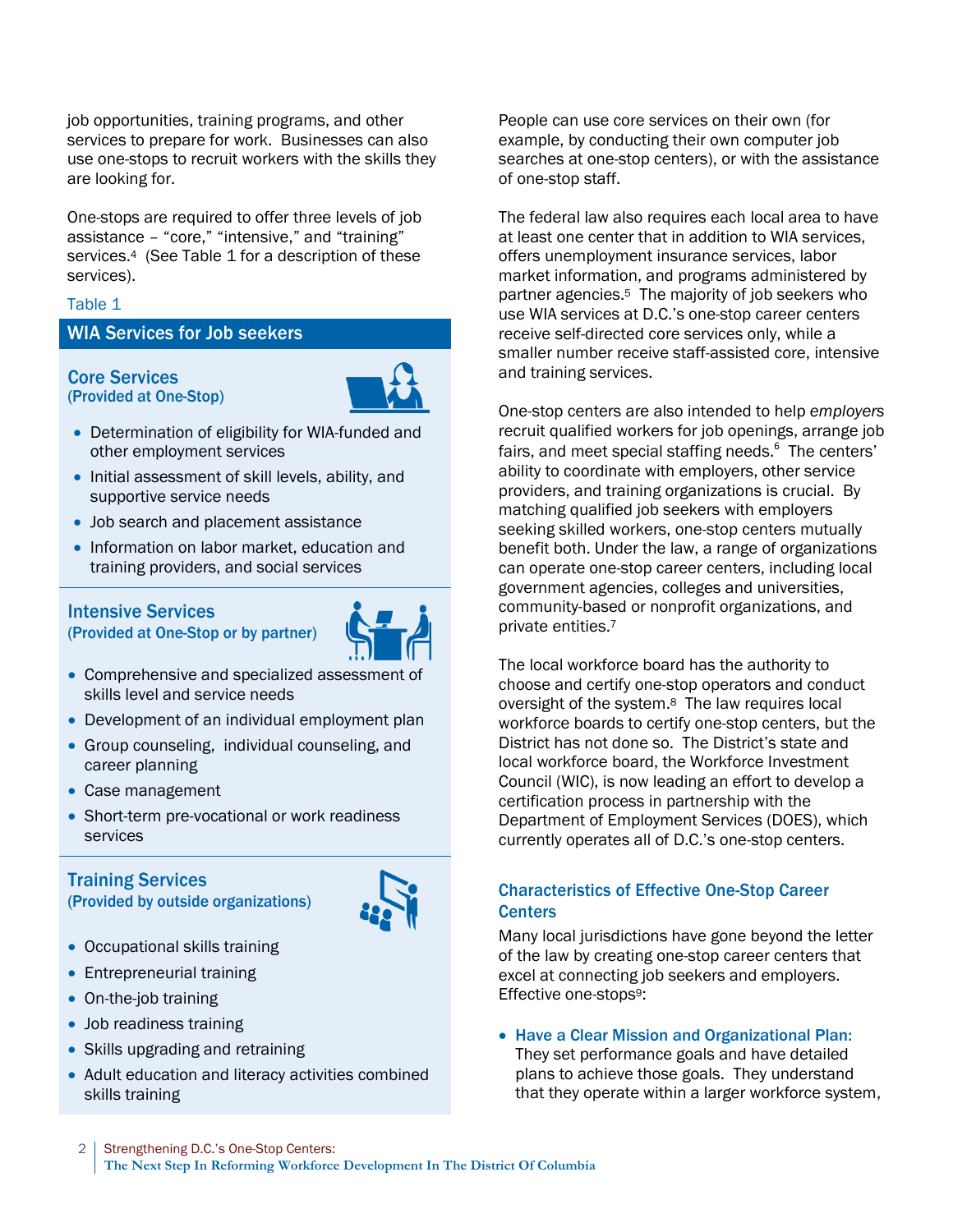## Highlight on Effective Practices

## New York City Workforce1 Career Centers<sup>a</sup>

New York City reformed its one-stop system in 2003. Before that, the city was under fire for not spending WIA funds, the workforce board was inactive, and a single one-stop center served all of New York City.<sup>b</sup> Mayor Bloomberg relocated adult workforce programs in the Department of Small Business Services (SBS) — and eliminated the Department of Employment  $-$  to better align them with economic development initiatives. $\circ$ 

SBS created a one-stop system focused on outcomes and used data on successes and failures to ensure accountability and transparency. There are now 18 Workforce1 Career Centers in New York operated by nonprofit organizations, private companies, and community colleges. Together, they served over 100,000 job seekers in 2012 and placed over 27,000 in jobs - 54 times the number of placements made in 2003.<sup>d</sup>

New York's Workforce1 Career Centers have a clear mission — they fulfill business customers' hiring and training needs by preparing and placing the most qualified individuals in available jobs. The centers target employers who need staffing assistance and then source, screen, and match qualified candidates, relying primarily on recruitment events that Workforce1 Career Centers conduct on behalf of those employers.

While the Workforce1 Career Centers are most suited to help job seekers who are work-ready or nearly ready, the centers also help customers with multiple barriers get the services they need by making referrals through a large network of community partners, including nonprofit organizations, other city agencies, and the city's Center for Economic Opportunity. The centers also use federal WIA funds to provide individual training grants for in-demand occupations to a limited number of qualified job seekers. The city funds two career centers to recruit and train workers exclusively for health care and industrial and transportation jobs.

SBS uses a competitive process to designate one-stop operators. This process, along with active management of contracts, helps SBS ensure that its one-stop operators successfully carry out the Workforce1 mission and meet performance goals. To be selected as a Workforce1 operator, vendors must be able to demonstrate that their experience, capacity, and proposed approach will allow them to carry out the Workforce1 mission and meet businesses' staffing needs. Additionally, all Workforce1 centers must use a staffing model that supports this work, including:

- *Career Advisors* who serve as an initial contact for job seekers. They assess clients to determine what job preparation services they need, and then work with other Workforce1 staff to connect them to services, training, or potential job opportunities.
- *Business Account Managers* who research prospective employers with hiring needs and screen and place job seekers to ensure that business needs are met.
- *Partner Coordinators* who build relationships with partner organizations who can help customers who are not jobready and need other services.
- *Strategic Operations Coordinators* who support and improve the center's operations, data management, customer flow, and service delivery.
- *Information Technology Leads* who manage a data system to support case management and outcome reporting, as well as other center technology and networks.

SBS works with its Workforce1 vendors to set performance goals, including the number of business-advertised positions that are filled and other job placements. Twenty percent of the vendor's contract is based on performance, and SBS regularly reviews the performance of each Workforce1 Center to actively manage contracts, track progress, and help identify needed adjustments.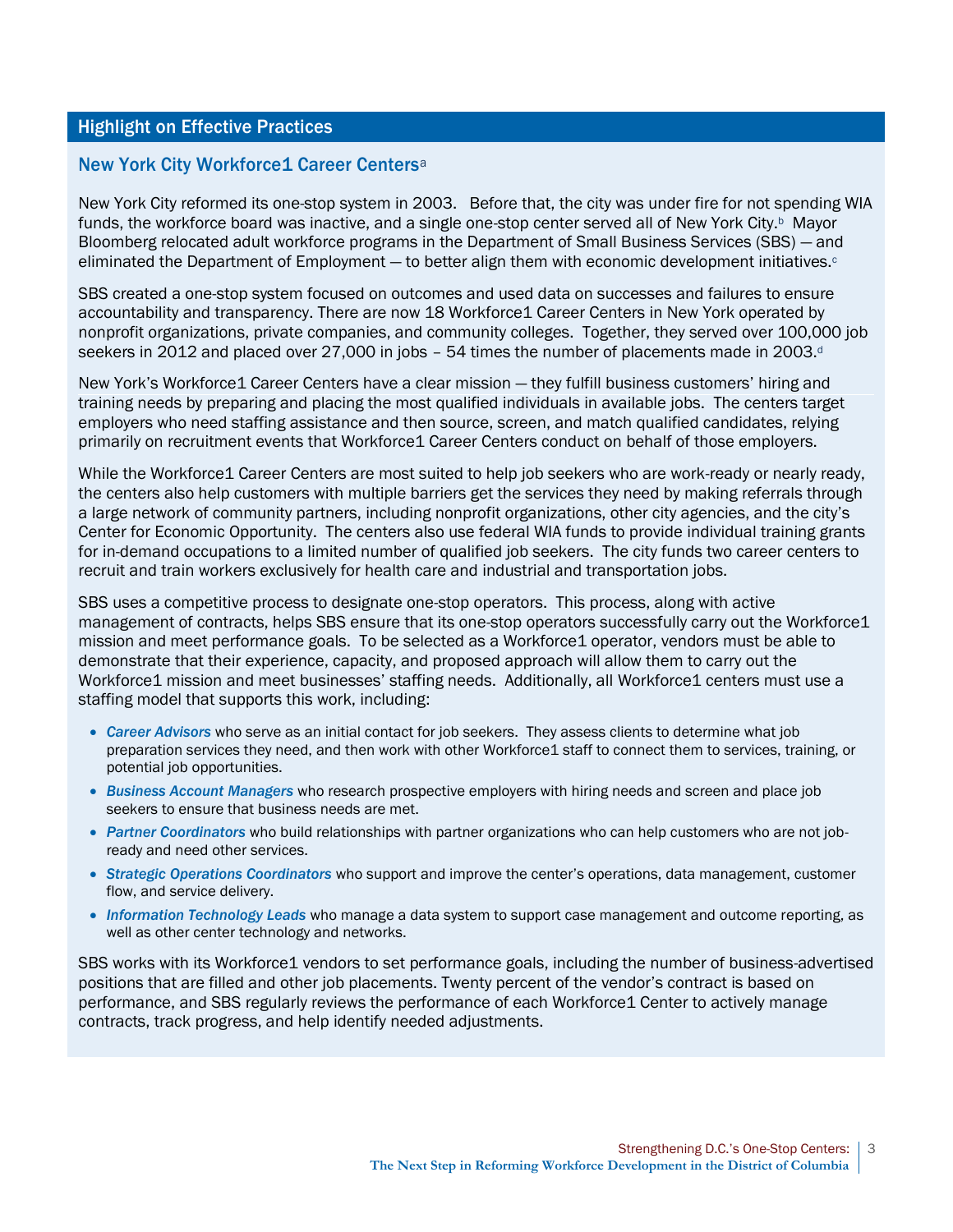and clearly delineate one-stop roles from those of partner organizations and programs.

• Have a Welcoming, Professional Atmosphere with Strong Customer Service: One-stops should be located in clean, modern, and accessible facilities. Effective centers offer an orientation to job seekers to highlight their services and to help job seekers to register. (Orientation and registration also should be available online.) The registration process allows the center to record job seekers' needs and interests, as well as employment services received on each visit, so they can receive efficient services on a continuing basis. Employers entering one-stops are greeted and introduced to business services staff who inform them of available services, as well as any training programs or hiring incentives available to employers. Employers are registered in a client database.

# Connect Job seekers with the Right Services:

Following orientation, job seekers meet with a workforce development expert who assesses their skills and interests and steers them in an appropriate direction – toward a job, job training, or support services.

One-stop staff members use information on the labor market to guide job searches, and they keep a robust database of job openings developed by business services staff. Job seekers can attend workshops to create a resume, submit online job applications, and develop interview skills. Onestops have resource rooms with computers, printers, and phones for job seekers to use.

One-stop staff members also have an up-to-date list of training and social service providers, including government programs and non-profits, which they use to make referrals when appropriate. Referrals are tracked to make sure job seekers connect with other service providers. Partner agencies, such as public assistance, housing, or disability services, may even locate staff at the one-stop center to improve the referral process. Training referrals are made only to programs certified by the local workforce board<sup>10</sup> based on their track record of job placements in high-demand occupations.

## • Meet Employers' Staffing Needs:

Employers use one-stops to recruit qualified workers and gain access to other services. Business services staff members work with employers to identify their hiring needs, including the number of positions and the skills needed for each. That information is then used to screen job seekers. Employers can use one-stop centers to conduct job fairs, interviews, or new-employee orientations. Employers can get information on customized skills training for their employees, onthe-job training subsidies, employer tax credits, and programs available to small businesses. They also can get referrals to intermediaries that specialize in workforce development for particular industries. Effective one-stops don't wait for businesses to come to them, but also actively market their services to employers.

## Are Performance and Information Driven:

Effective one-stops use information technology systems to make service delivery efficient, and to track and evaluate their performance. They keep information on job seeker and employer characteristics and needs, and use it to make sure clients are getting the services they need. Information about one-stop services and training providers is offered through their Web sites, along with online registration and orientation. They readily provide information on their job placement rates and customer satisfaction ratings to promote transparency and use the data internally to improve services.

# II. The District's One-Stop Career Centers Are Not Living Up to Their Potential

The District of Columbia has four full-service one-stop career centers and one affiliate center that serves only veterans, all of them operated by DOES. Over 84,000 people visited the centers in Fiscal Year  $2012<sup>11</sup>$ , making them by far the District's largest workforce service. Yet in many ways, the one-stops are not meeting their intended purposes. The WIC and DOES acknowledge these shortcomings and have identified plans to improve D.C.'s one-stops.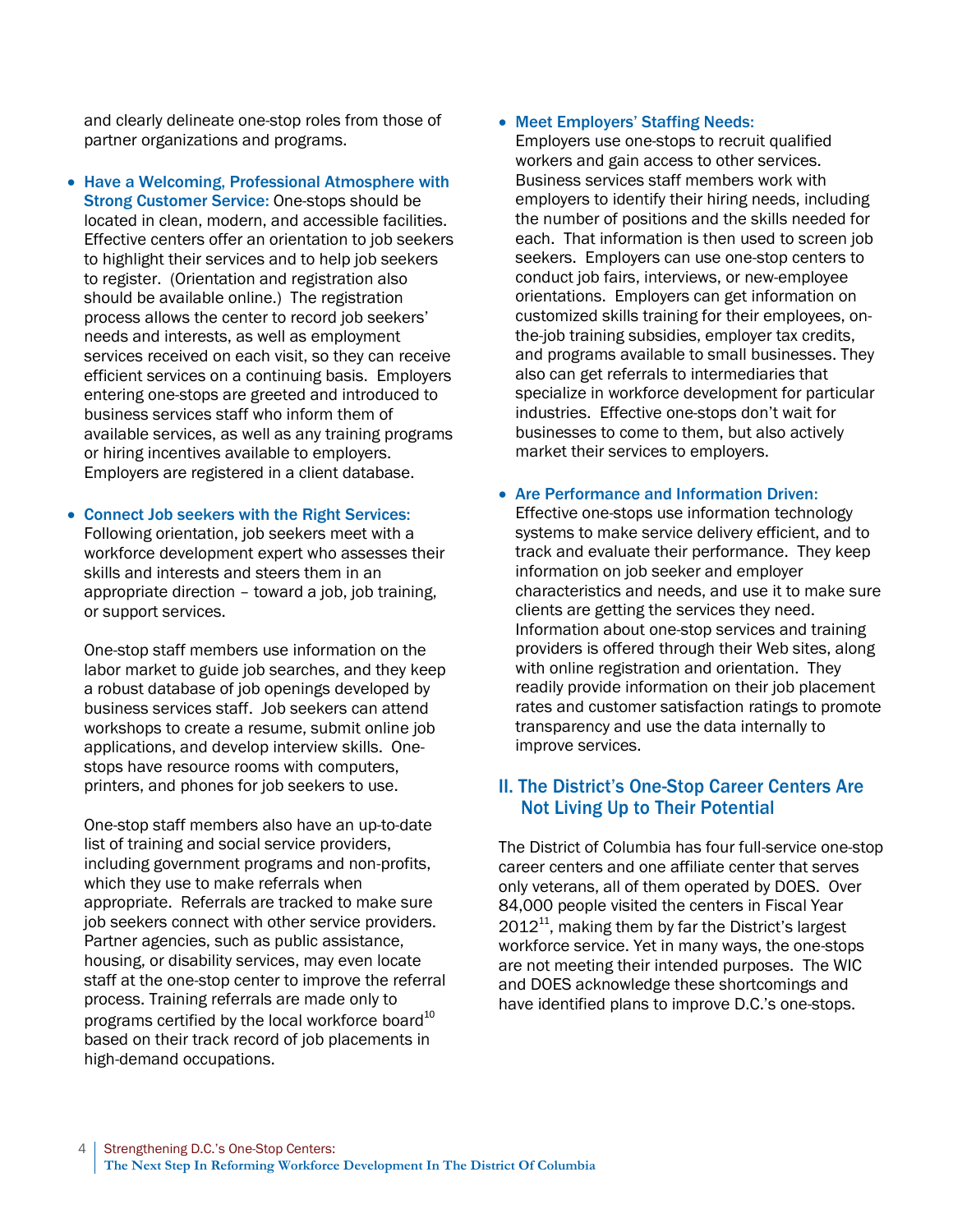# Low Job Placement and Retention for WIA **Participants**

Job seekers use one-stop centers to access a variety of federal and local workforce programs in addition to WIA services. While DOES complies with the U.S. Department of Labor's reporting requirements, it has historically failed to collect the full range of information necessary to assess whether its programs meet the needs of the job market or operate effectively and efficiently.<sup>12</sup> Information on outcomes for job seekers is limited to WIA participants who receive staff-assisted core services, as well as intensive or training services. These job seekers represent a fairly small share of D.C.'s WIA participants — for example, just 1,056 of the roughly 17,000 individuals who received $13$  WIA services for adults in the 2011 Program Year.<sup>14</sup>

A review of this limited information shows that the District's job placement and retention rates for WIA recipients are low compared with states. A review of outcomes for WIA adult programs for Program Years (PY) 2007-2011 shows that roughly three-fifths of those who received WIA services got jobs $^{15}$  (see Figure 1). This means roughly 40 percent of job seekers who received WIA services in D.C. failed to find work. These rates are consistently lower than the average for U.S. states and lower than the performance targets D.C. negotiated with the U.S. Department of Labor; however the District's performance requirements were technically met each year except for PY2008 because states must only come within 80 percent of the negotiated performance level $^{16}$  (see Figure 2).

## Figure 1



# D.C. Lags States in Employment Rate for Recipients of Adult WIA Services

## Figure 2

# Employment Rates for Recipients of D.C. Adult WIA Services Are Consistently Below Performance Targets



Employment retention is also lower in D.C. compared to the average state (see Figure 3). With the exception of PY2011, at least 28 percent of those who entered employment after receiving one-stop services left or lost their jobs within 6 months.

# Deficiencies that Inhibit Service Delivery

Recent reports by DOES and the D.C. Auditor flag deficiencies within the one-stop system that likely prevent it from effectively delivering services. A 2013 D.C. Auditor report found problems in recent years<sup>17</sup> with data management and documentation of services that were provided, a lack of written operational policies, and inadequacies in assessing job seeker needs.<sup>18</sup> DOES acknowledged that a lack of professional development and standard operating procedures resulted in "poor performance and operational deficiencies in years past."19 It also recognized "the need for better systems that ensure that jobseekers no longer have different (or varying quality levels) service experiences depending on which center they visit."<sup>20</sup>

# Job Seeker and Employer Concerns

Past external reviews of D.C.'s one-stop system show that it has not historically served job seekers or employers especially well. Focus groups of job seekers and employers conducted for DOES in 2008 found that few job seekers believed that one-stops played a role in helping them find work, and that employer use of one-stops was marginal. <sup>21</sup>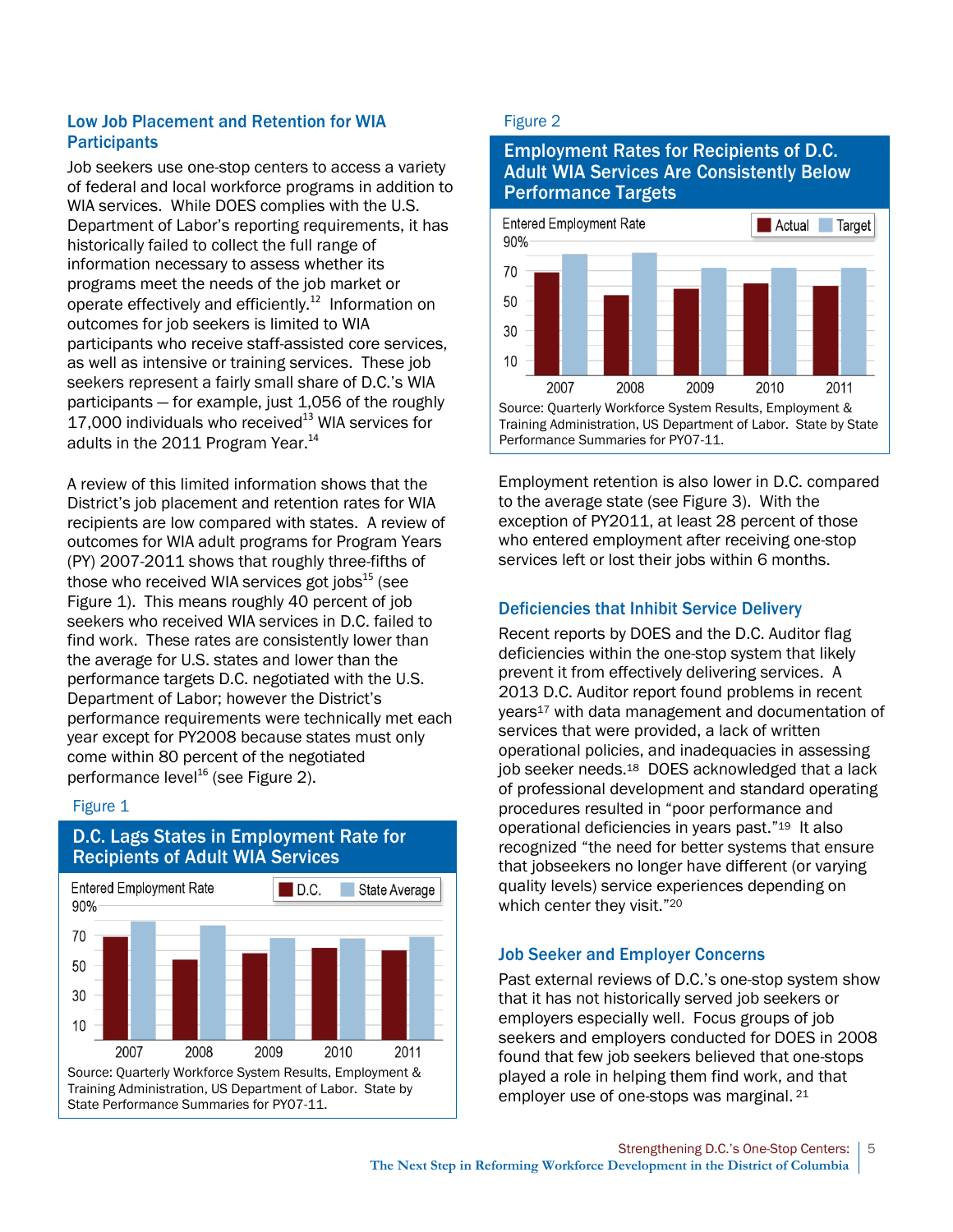## Figure 3

# D.C. Lags States in Six-Month Employment Retention Rate for Recipients of WIA Adult **Services**



Similarly, a 2010 report by the D.C. Council Committee on Housing and Workforce Development<sup>22</sup> laid out a number of constituent concerns about the District's one-stop career centers, including a lack of uniform quality standards, a lengthy process to get residents into approved training programs, and unsuitable facilities.

# III. The District Can Use Certification to Develop Effective One-Stops

The process of "certifying" D.C.'s one-stop career centers, which the WIC is now developing in partnership with DOES and others, can set standards, drive improvements, and increase accountability.

# D.C. Is Developing a Certification Process to Meet WIA Requirements

The District's lack of a process for certifying or monitoring its one-stops appears to have contributed to the uneven level of services across its centers and the deficiencies documented earlier. Indeed, the D.C. Auditor found that "[w]ithout a certification process, the District could not document that One-Stop Career Center operators were qualified and capable of delivering effective, competent training and employment guidance."<sup>23</sup>

Local workforce boards have substantial flexibility when designing a certification process, with no

specific standards laid out in federal law and regulations. The process of certifying one-stop centers can be done either through a competitive application process or as an agreement between the workforce board and at least three "partner" agencies, such as the Department of Employment Services.24 No entity can receive federal funds to operate a one-stop center unless it goes through one of these processes.<sup>25</sup>

D.C.'s WIC is now working to develop and implement a certification and monitoring process for the centers, in response to being found out of compliance with the law by the U.S. Department of Labor. The District is required to submit to the Department "a proposed certification plan for all centers and a description of the method by which the WIC with the One-Stop operator(s) will address instances of deficiency, non-compliance, and underperformance."26 The District is currently operating under an "At-Risk" designation from the Department, which can impose a variety of restrictions and special conditions on the District.<sup>27</sup>

With support from the Department of Labor, the WIC is working with an independent expert to review how services are delivered and how operations are managed at the District's one-stops. The WIC's consultant has conducted one-on-one interviews with one-stop managers and staff, and this expert will also help the WIC develop certification standards and policy. The WIC also is convening a "one-stop certification task force" representing employers, community based organizations, DOES, and other city agencies that are mandated partners in the one-stop system.

# Certification Provides an Opportunity to Set Standards, Drive Improvement, and Increase Accountability

The District has the opportunity to use the certification process to create a framework for transforming its one-stops and making them a robust resource for employers and job seekers. The WIC should use certification to set clear standards for D.C.'s one-stop centers, identify a path for improvement, and hold one-stops accountable when they fail to meet basic standards or make improvements. While such a process should be used to certify the existing one-stop centers operated by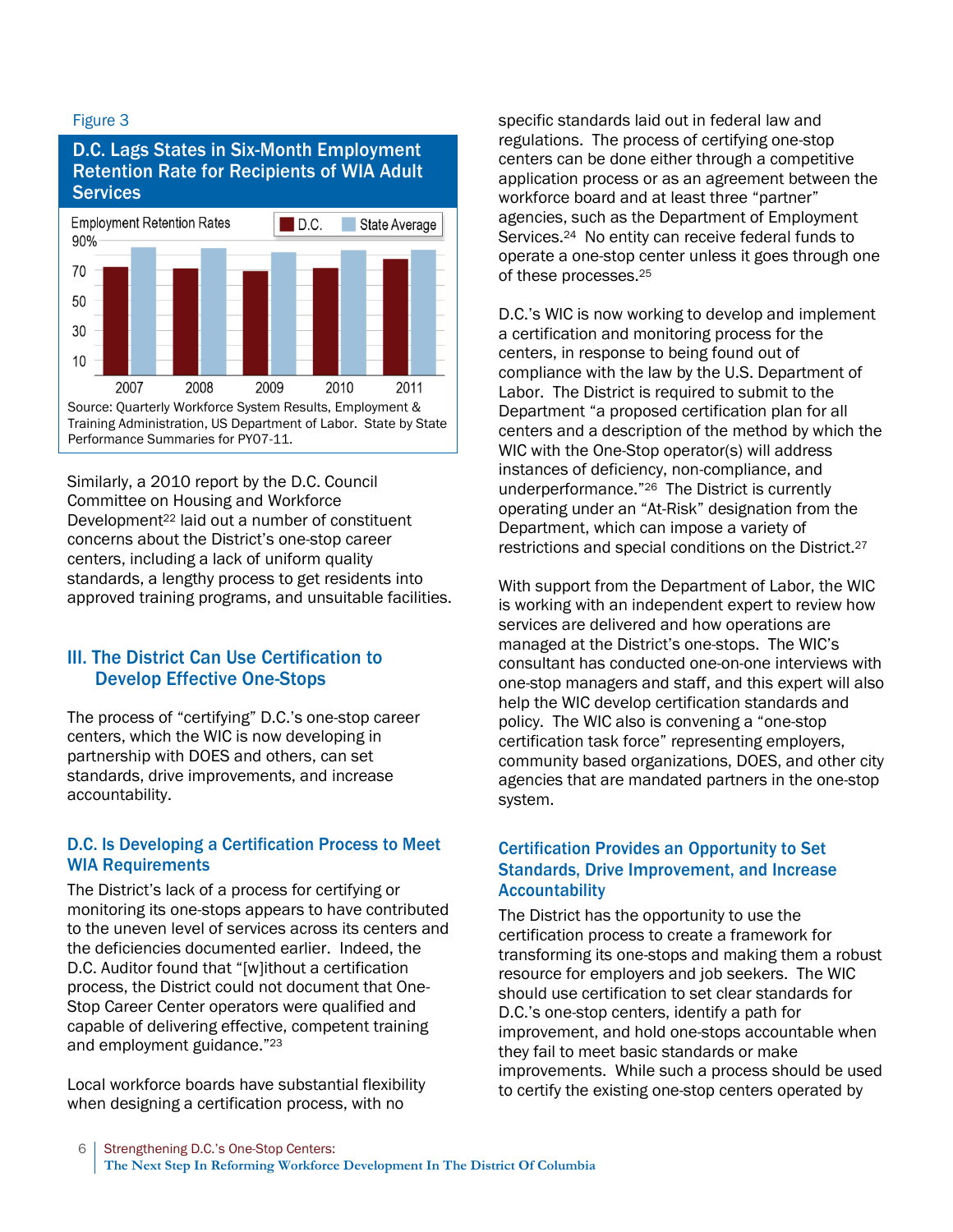DOES, it also would help the WIC designate other entities to operate one-stop centers if it chooses to do so in the future.

*Certification Standards:* These help ensure that services are delivered in a way that advances a community's goals for its one-stop centers. Certification standards also help ensure that the same basic services are uniform across a city's different one-stop career centers.

At a minimum, certification standards should verify that one-stop centers are providing required services in a standardized way. Many workforce boards also use the certification process to determine whether a one-stop center's day-to-day operations further the organization's mission and goals and, if not, identify areas where improvements can be made. Many workforce boards set standards in key areas including leadership; strategic planning; customer service; information, technology and analysis; human resources; operations; and results. <sup>28</sup> Certification results in a contract or written memorandum of agreement between the workforce board and the one-stop operator.

*Driving Improvement:* Certification is also used to drive improvement at one-stop centers in several different ways:

- Assessment and Technical Assistance: Certification of an existing one-stop center often begins with an in-depth assessment to determine where it meets standards and where it falls short. The workforce board often helps one-stop operators get help from experts to make needed improvements. For example, the State of Kentucky required its existing one-stop centers to conduct a selfassessment before submitting a certification application, and it provided one-stops with the opportunity to apply for technical assistance funding and make improvements. <sup>29</sup>
- Certification Requirements for Continuous Improvement: Some workforce boards require one-stop operators to have formal processes in place for making continuous improvements in order to become certified. For example, the Northern Virginia Workforce Investment Board requires centers to have a continuous quality

improvement plan and team in order to be eligible for certification.<sup>30</sup>

 Tiered Certification: Other states and localities set different tiers of certification to drive continuous improvement. For example, the State of Ohio has four different levels of certification, with the onestar white standard being basic compliance and the four-star gold level being exemplary.<sup>31</sup>

*Providing Accountability:* If a center does not meet certification standards (either at the time of certification or during monitoring), the local workforce board can require the operator to make improvements. Local workforce boards also can strengthen their oversight by tying funding to the certification process, outcomes, or improvement actions. For example, some workforce boards provide incentive grants to one-stop centers that achieve a high certification score while others tie a portion of funding to performance outcomes. Although it is an option of last resort, workforce boards also have the authority under federal law to terminate a one-stop operator's eligibility for WIA funds32, and a strong certification process can help workforce boards make that determination.

## Next Steps for the District

As the District develops its one-stop certification process, we make the following recommendations to maximize certification as a tool for setting standards, driving improvement, and providing accountability:

## *1) The Mayor, WIC, and DOES should articulate a clear mission and goals for effective one-stop career centers.*

The District does not seem to have a clear mission for its one-stop centers. The District adopted a mission statement for its overall workforce system to "build and sustain an integrated workforce investment system of skilled staff and partners delivering high-quality services that help District residents gain the skills to meet business needs and connect to career pathways."33 The Mayor, WIC, and DOES should work together to determine what specific role the city's one-stops will play in achieving that larger mission. The mission should address how the one-stops will meet the varying needs of job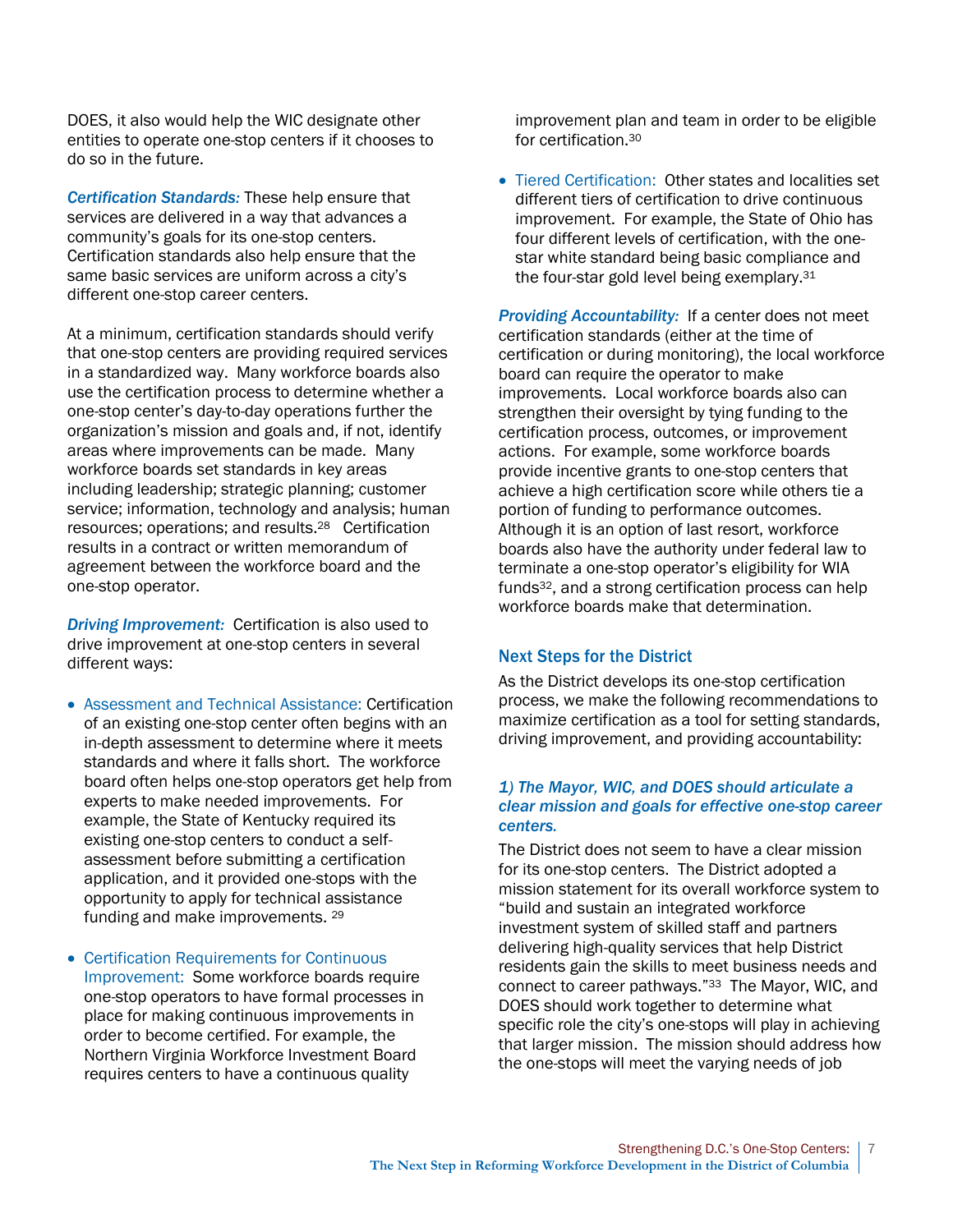## Highlight on Effective Practices

## Northern Virginia SkillSource Centers<sup>e</sup>

The Northern Virginia Workforce Investment Board (NVWIB) contracts with the Fairfax County Department of Family Services to staff and administer five "*SkillSource* Centers" throughout Northern Virginia. From Program Year 2005-11, *SkillSource* Centers exceeded their federal performance targets for new employment rates, employment retention, average earnings, and credential receipts.<sup>f</sup>

*SkillSource*'s mission is to enhance its clients' employability and help employers find qualified workers. In addition to providing job seekers with WIA-funded services, *SkillSource* Centers provide access to services that support employment by working with several other organizations, ranging from Northern Virginia Community College to Catholic Charities Migration and Refugee Services. These partner organizations are either physically located at *SkillSource* Centers or available to job seekers on a regularly scheduled basis. *SkillSource* also has site locations, called "SHARE," at faith-based or community organizations. Job seekers can go to a SHARE site in their neighborhood (for example, a church or community center) to look for jobs and get assistance from trained workers or volunteers who connect them to the one-stop system. *SkillSource* Centers help employers post job openings, find skilled candidates, and access employer tax credits and onthe-job training wage subsidies.

*SkillSource* Centers use information and technology to improve service delivery in several ways:

- Customers establish an account online, creating a history of their visits.
- Job seekers who provide their email addresses get a weekly newsletter informing them of upcoming workshops, job fairs, and recruitment events at the Center.
- Centers track business and job seeker customer satisfaction in an electronic database that is reviewed regularly.
- *SkillSource* is in the process of adopting an online orientation process so that customers are not limited by the dates and times of in-person orientations.

The NVWIB has developed a robust bi-annual certification and monitoring process to ensure that SkillSource Centers meet basic standards and are continually improving their service delivery. In order to be certified, an organization must have:

- *A continuous quality improvement (CQI) plan* for making improvements to the center's operations and service delivery. The CQI team charged with carrying out the plan meets regularly and uses information on performance and customer satisfaction to improve service delivery.
- *An interagency training plan* that explains how staff members from different partner agencies and organizations work together to carry out the one-stop center's key functions.
- *Competency certifications* for 60 percent of the Center staff, using certifications provided by organizations like the National Association of Workforce Development Professionals or the Dynamic Works Institute. *SkillSource* pays for staff to become certified and allows them to prepare during work time.

A *SkillSource* team makes monitoring visits to each Center twice a year to ensure that the Center is complying with federal law, making progress with its CQI plan, and to provide feedback. *SkillSource* also monitors monthly outcomes for all programs provided at its Centers.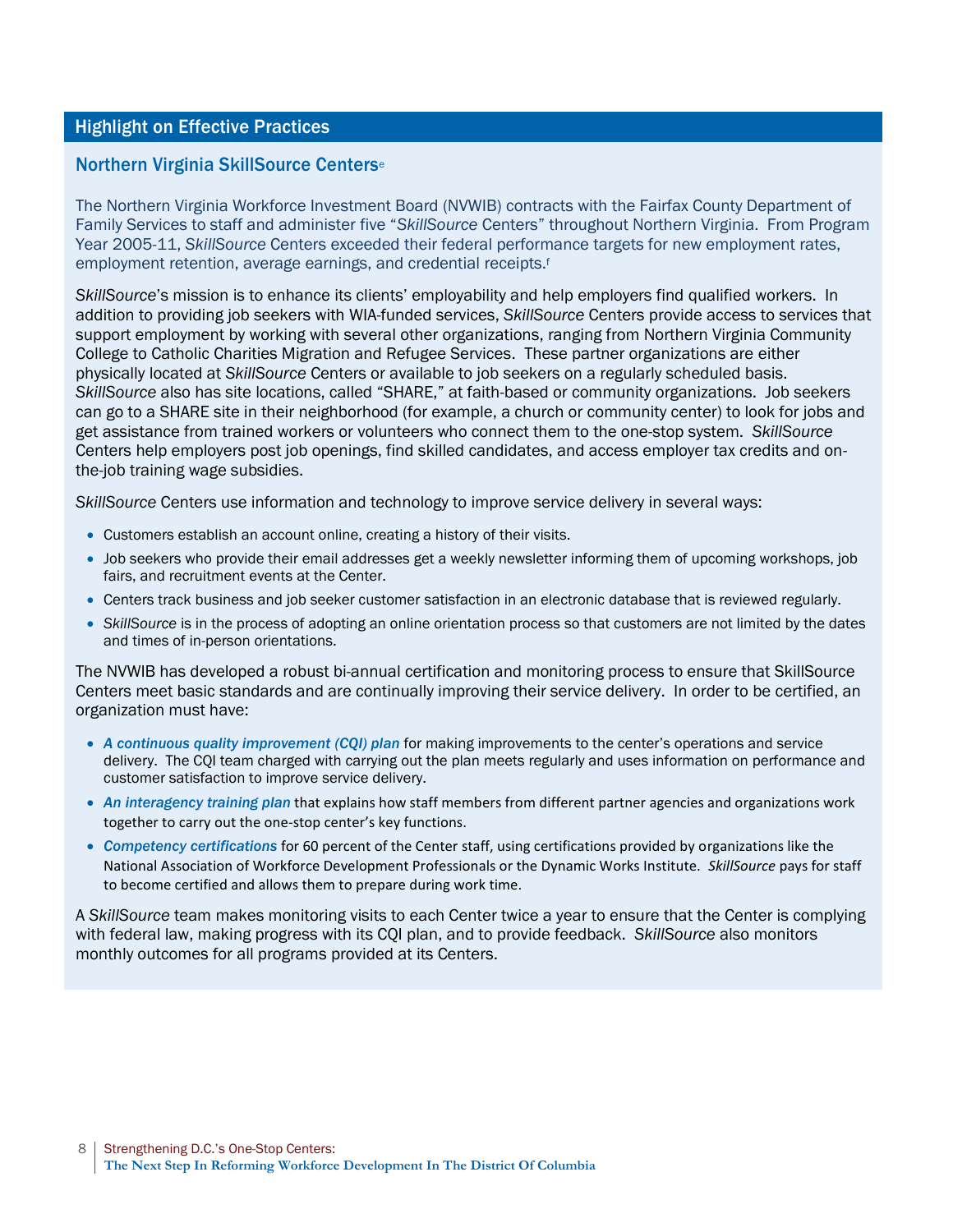seekers, from job matching to training to social services; how it will meet the needs of employers: and how it will connect with partner agencies. The WIC should then set clear performance goals for the District's one-stop centers that support their mission.

## *2) The WIC should adopt certification standards that foster effective one-stops.*

The certification standards adopted by the WIC should set the expectation that the District's onestops will have the characteristics of an effective onestop described in the first section of this policy brief. They should also set expectations for how the onestop centers' leadership, strategic planning, customer service, information technology and analysis, human resources, and operations advance the one-stop mission and performance goals. The certification standards should provide a framework for making effective one-stop practices standard across the city's one-stops.

The standards should be developed with input from the WIC's certification task force, which includes a wide array of stakeholders. The task force should take into account the perspectives of one-stop managers and staff, since they will ultimately be responsible for implementing changes at the onestop centers.

## *3) The Mayor should reaffirm the WIC's oversight responsibilities by transferring authority of WIA grant funds to the Deputy Mayor for Planning and Economic Development (DMPED).*

WIA requires its grant funds to be disbursed at the direction of the local board.34 Currently, DOES acts as both the disburser of the District's WIA grant *and* as the one-stop operator. This dual role creates an inherent conflict of interest and constrains the WIC's ability to use WIA funds to drive certification and continuous improvement at DOES's one-stops. In order to address this issue, the Mayor should make DMPED – the agency in which the WIC is located – the recipient of WIA grant funds, as the Mayor has the authority to do.<sup>35</sup> The WIC could then provide DOES with federal funds to operate one-stops in accordance with certification standards.

## *4) The WIC should work with an independent expert to evaluate one-stop centers based on the certification standards and provide technical assistance for compliance.*

The certification process will be most successful if the WIC starts with a baseline assessment of where D.C.'s one-stops are relative to certification standards and provides one-stops an opportunity to make improvements before applying for certification. Once the WIC sets its certification standards, we recommend that it continue to use an external consultant to help conduct this analysis to ensure an independent and objective assessment. The expert can also help the WIC determine how to structure and provide technical assistance so that one-stop centers can meet certification criteria.

## *5) The WIC should build its capacity to implement the certification and monitoring process.*

As explained, federal law designates the WIC to certify and oversee one-stop career centers. This process is likely to be time-intensive and will likely involve, at a minimum, application reviews, site visits, creation of a certification report, oversight of technical assistance, and monitoring. We recommend that the WIC form a committee to provide oversight of the certification and monitoring process, and to potentially participate in application review and site visits. WIC staff should be charged with managing the day-to-day activities of this committee. The WIC currently has a small staff and may need to build capacity to take on this responsibility.

## *6) DOES should explain how it will reform operations to meet the new certification standards.*

Following the baseline assessment of one-stops, DOES should develop a strategic operations plan that explains how it will reform operations at its one-stop centers to meet the certification standards. This plan should explain how all one-stops will:

- Provide a welcoming and professional atmosphere with strong customer service;
- Standardize job seeker assessments and a systematic approach to connecting job seekers with the right jobs and services;
- Develop a process for meeting employers' staffing needs (potentially by employing the approach used by One City One Hire);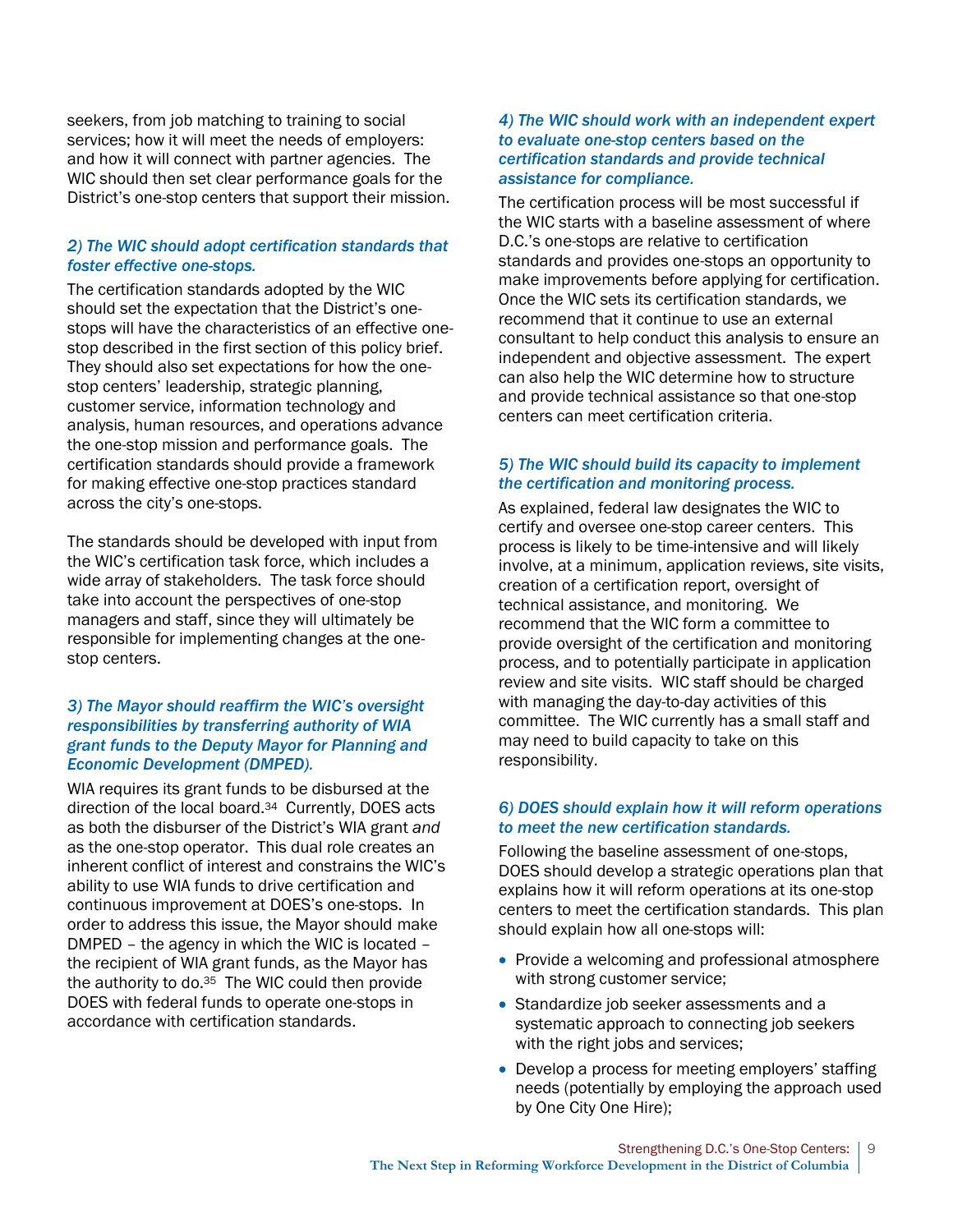- Use data, information, and technology to improve service delivery and one-stop system performance;
- Solidify partnerships with other agencies and organizations in the workforce system, including the co-location of certain agencies at the one-stop centers or developing a client data system that can track referrals between partners and the one-stop.

# **Conclusion**

One-stop centers have the potential to play a central role in helping local economies reach their fullest potential. In the District, as in many communities, one-stop centers serve more people and businesses than any individual workforce development service.

Under federal law, one-stop centers are supposed to help residents seeking jobs, as well as employers looking for qualified workers. While WIA sets requirements about the types of services that onestops must provide access to, many of the specifics of how to operate one-stop centers are left to the discretion of local workforce boards, one-stop operators, and partner agencies. They must choose how to design one-stop centers that:

- Connect job seekers with work opportunities that match their skills;
- Provide residents not yet ready to work with employment services, access to training, or the appropriate social services; and
- Help businesses find qualified workers and access training programs and hiring incentives.

These complex tasks cannot be accomplished without careful planning, clear goals and standards, continuous organizational improvement, and ongoing monitoring. The certification process is a perfect tool for setting goals and standards for one-stop centers and then holding center operators accountable for meeting them. As the District embarks on its effort to create a one-stop certification process, it should see this as an opportunity to make the entire workforce development system operate more efficiently and to make the city's one-stops places where residents and businesses can count on getting the employment help they need.

# Acknowledgements

This policy brief was supported by a grant from the Greater Washington Workforce Development Collaborative, an initiative of the Community Foundation for the National Capital Region. DC Appleseed also gratefully acknowledges the generous support of the Annie E. Casey, Ford, Joyce, and Kresge Foundations for their support of the Working Poor Families Project. We also thank Fried Frank Harris, Shriver & Jacobson LLP for providing pro bono research assistance.

The authors express appreciation to those who shared insights on one-stop career center practices, or provided feedback on earlier drafts of this brief, including: Diane Edelson and her team at Grant Associates; David Hunn and his team at the SkillSource Group, Inc.; and David Margalit, Benton Murphy, Chris Neale, Sarah Oldmixon, Amy Rifkind, Eric Seleznow, Martin Simon, Eleanor Smith, Lori Strumpf, Tommy Wheatley, and staff at the DC WIC and DC Department of Employment Services.

## Notes: l

<sup>2</sup> Mike DeBonis "D.C. Mayor Gray: 5,100 residents find jobs with help of city program," *Washington Post*, December 12, 2012, at http://articles.washingtonpost.com/2012-12-

12/local/35789282\_1\_jobless-residents-unemployment-ratehighest-jobless-rates

- <sup>3</sup> Workforce Investment Act of 1998, 29 U.S.C. § 2801 (1998).
- <sup>4</sup>*Id*. § 2864(d). .
- <sup>5</sup> *Id*. § 2864(c)(2)(A).
- <sup>6</sup> Wagner-Peyser Act of 1933 , 29 U.S.C. § 49f(e) (1933).
- <sup>7</sup> 29 U.S.C. § 2841 (d)(2)(B).
- <sup>8</sup> *Id.* §2832(d).

<sup>9</sup> This summary is based on literature, interviews with workforce experts, and site visits to effective one-stop centers. Literature includes: United States Government Accountability Office. *Workforce Investment Act: One-Stop System Infrastructure Continues to Evolve, but Labor Should Take Action to Require That All Employment Service Offices Are Part of the System*. Report to the Chairman, Committee on Education and Labor, House of Representatives, GAO-07-1096 (September 2007). Also: John J. Heldrich Center for Workforce Development, Edward J. Bloustein School of Planning and Public Policy Rutgers, The State University of New Jersey. *One-Stop Innovations: Leading* 

<sup>1</sup> Elissa Silverman of the DC Fiscal Policy Institute also contributed to research for this brief.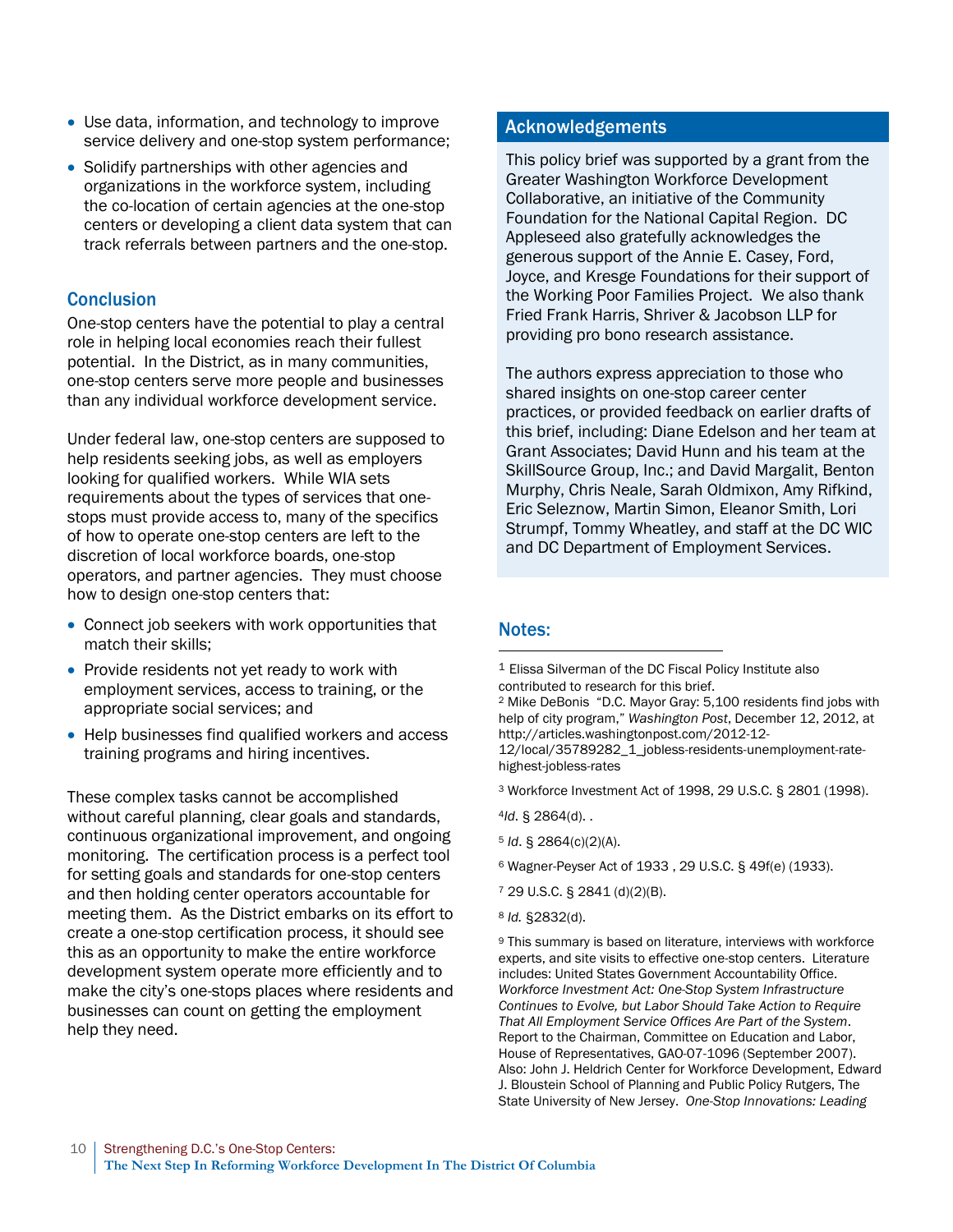*Change Under the WIA One-Stop System*. Final Report Prepared for the U.S. Department of Labor/Employment and Training Administration/Office of Workforce Security under contract #L6826-8-00-80-30 (March 12, 2002).

l

<sup>10</sup> 29 U.S.C. § 2832(d)(2)(C) gives local boards the authority to determine eligibility for providers of training services.

<sup>11</sup> Department of Employment Services, Fiscal Year 2012-2013 Performance Hearing Responses.

<sup>12</sup> Office of the District of Columbia Auditor. *Audit of the District's Workforce Development Programs*, at [dcauditor.org/sites/default/files/DCA042013\\_0.pdf](http://dcauditor.org/sites/default/files/DCA042013_0.pdf) (February 2013).

<sup>13</sup> We characterize those who "received" WIA services as participants who have exited WIA. According to the U.S. Department of Labor, an individual is counted as a WIA exiter when that participant does not receive a service funded by the program or funded by a partner program for 90 consecutive calendar days and is not scheduled for future services. U.S. Department of Labor Employment and Training Administration Training and Employment Guidance Letter 17-05 at [wdr.doleta.gov/directives/corr\\_doc.cfm?DOCN=2195](http://wdr.doleta.gov/directives/corr_doc.cfm?DOCN=2195) (February 17, 2006).

<sup>14</sup> District of Columbia. *District of Columbia Workforce Investment Act Annual Report, Program Year July 1, 2011 Through June 30, 2012,* at

[does.dc.gov/sites/default/files/dc/sites/does/page\\_content/att](http://does.dc.gov/sites/default/files/dc/sites/does/page_content/attachments/DC%20WIA%20Annual%20Report%20PY%202011-FINAL.pdf) [achments/DC%20WIA%20Annual%20Report%20PY%202011-](http://does.dc.gov/sites/default/files/dc/sites/does/page_content/attachments/DC%20WIA%20Annual%20Report%20PY%202011-FINAL.pdf) [FINAL.pdf.](http://does.dc.gov/sites/default/files/dc/sites/does/page_content/attachments/DC%20WIA%20Annual%20Report%20PY%202011-FINAL.pdf) 

<sup>15</sup> We reviewed outcomes for individuals enrolled in WIA adult programs since they represent the great majority of WIAregistered job seekers in D.C. The employment rate referenced is defined by the U.S. Department of Labor as the ratio of the number of adult participants who are employed in the first quarter after their exit quarter to the number of adult participants who exit during the quarter. The rate only applies to those who were not employed at their date of participation. The exit quarter represents the calendar quarter in which the date of exit is recorded for the individual. U.S. Department of Labor Employment and Training Administration Training and Employment Guidance Letter 17-05 at [wdr.doleta.gov/directives/corr\\_doc.cfm?DOCN=2195](http://wdr.doleta.gov/directives/corr_doc.cfm?DOCN=2195) (February 17, 2006).

<sup>16</sup> U.S. Department of Labor Employment and Training Administration Training and Employment Guidance Letter 29-10 [wdr.doleta.gov/directives/attach/TEGL/TEGL29-10ACC.pdf](http://wdr.doleta.gov/directives/attach/TEGL/TEGL29-10ACC.pdf) (June 1, 2011).

<sup>17</sup> The Auditor's report covered FY2009, FY2010, and FY2011.

<sup>18</sup> Office of the District of Columbia Auditor. *Audit of the District's Workforce Development Programs*.

<sup>19</sup> Department of Employment Services, Fiscal Year 2011-2012 Performance Hearing Responses.

<sup>20</sup> Ibid.

<sup>21</sup> Jim Callahan, Keith Massey, Kisha Toppin. *Review of the District of Columbia's One-Stop Service System* (Callahan Consultants, Inc., October 2008).

<sup>22</sup> Councilmember Michael Brown, Chairperson, Committee on Housing and Workforce Development. *Special Report on the State of the District's Workforce Programs* (December 14, 2010).

<sup>23</sup> Office of the District of Columbia Auditor. *Audit of the District's Workforce Development Programs*.

<sup>24</sup> 29 U.S.C. § 2841(d)(2)(A)

<sup>25</sup> Ibid.

l

<sup>26</sup> Final Monitoring Report for the District of Columbia Department of Employment Services Issued by the ETA Region 2 Office, United States Department of Labor (February 20, 2009).

<sup>27</sup> Special conditions for at-risk grantees are defined in 29 CFR § 97.12 and may include payment on a reimbursement basis; withholding authority to proceed to the next phase until receipt of evidence of acceptable performance within a given funding period; requiring additional, more detailed financial reports; additional project monitoring; requiring the grantee or subgrantee to obtain technical or management assistance; or establishing additional prior approvals.

<sup>28</sup> These categories are adapted from the Malcolm Baldrige Criteria for Excellence for the Nonprofit Sector, available at www.nist.gov/baldrige/enter/nonprofit.cfm. Many jurisdictions use the Baldrige Criteria within their certification process per the National Association of Workforce Board's guidance.

<sup>29</sup> Maher and Maher. *Kentucky One-Stop Certification System: Implementation Framework and Process* (August 16, 2011). Confirmed through personal communication with Thomas Wheatley, Kentucky Office of Employment and Training, February 4, 2013.

<sup>30</sup> Northern Virginia Application for Certification to become a SkillSource One-Stop Center, developed by Strumpf Associations for Certification Cycle July 2010 to June 2012.

<sup>31</sup> The Ohio Department of Job and Family Services, The Ohio [One-Stop System Certification and Quality](http://jfs.ohio.gov/owd/wia/Docs/GOLD_STANDARD_CONTINUOUS_IMPROVEMENT_PROGRAM.pdf) Assurance Initiative [January 2008 through June 30, 2010 at](http://jfs.ohio.gov/owd/wia/Docs/GOLD_STANDARD_CONTINUOUS_IMPROVEMENT_PROGRAM.pdf)  [jfs.ohio.gov/owd/wia/Docs/GOLD\\_STANDARD\\_CONTINUOUS\\_IM](http://jfs.ohio.gov/owd/wia/Docs/GOLD_STANDARD_CONTINUOUS_IMPROVEMENT_PROGRAM.pdf) [PROVEMENT\\_PROGRAM.pdf](http://jfs.ohio.gov/owd/wia/Docs/GOLD_STANDARD_CONTINUOUS_IMPROVEMENT_PROGRAM.pdf)

<sup>32</sup> 29 U.S.C. §2841(d)(1).

<sup>33</sup> District of Columbia. *State Integrated Workforce Plan for Workforce Investment Act/Wagner-Peyser Act and Department of Labor Programs Program Years 2012-2016,* at: [http://dmped.dc.gov/DC/DMPED/Programs+and+Initiatives/DC](http://dmped.dc.gov/DC/DMPED/Programs+and+Initiatives/DC+Workforce+Investment+Council/The+DC+Workforce+Development+Strategic+Plan+2012-2016) [+Workforce+Investment+Council/The+DC+Workforce+Developm](http://dmped.dc.gov/DC/DMPED/Programs+and+Initiatives/DC+Workforce+Investment+Council/The+DC+Workforce+Development+Strategic+Plan+2012-2016) [ent+Strategic+Plan+2012-2016](http://dmped.dc.gov/DC/DMPED/Programs+and+Initiatives/DC+Workforce+Investment+Council/The+DC+Workforce+Development+Strategic+Plan+2012-2016)

<sup>34</sup> 29 U.S.C. § 2832(d)(3)(B)(i)(III).

35 They Mayor can designate any entity to serve as the local subrecipient or fiscal agent of WIA funds. 29 U.S.C. §2832 (d)(3)(B)(i)(II).